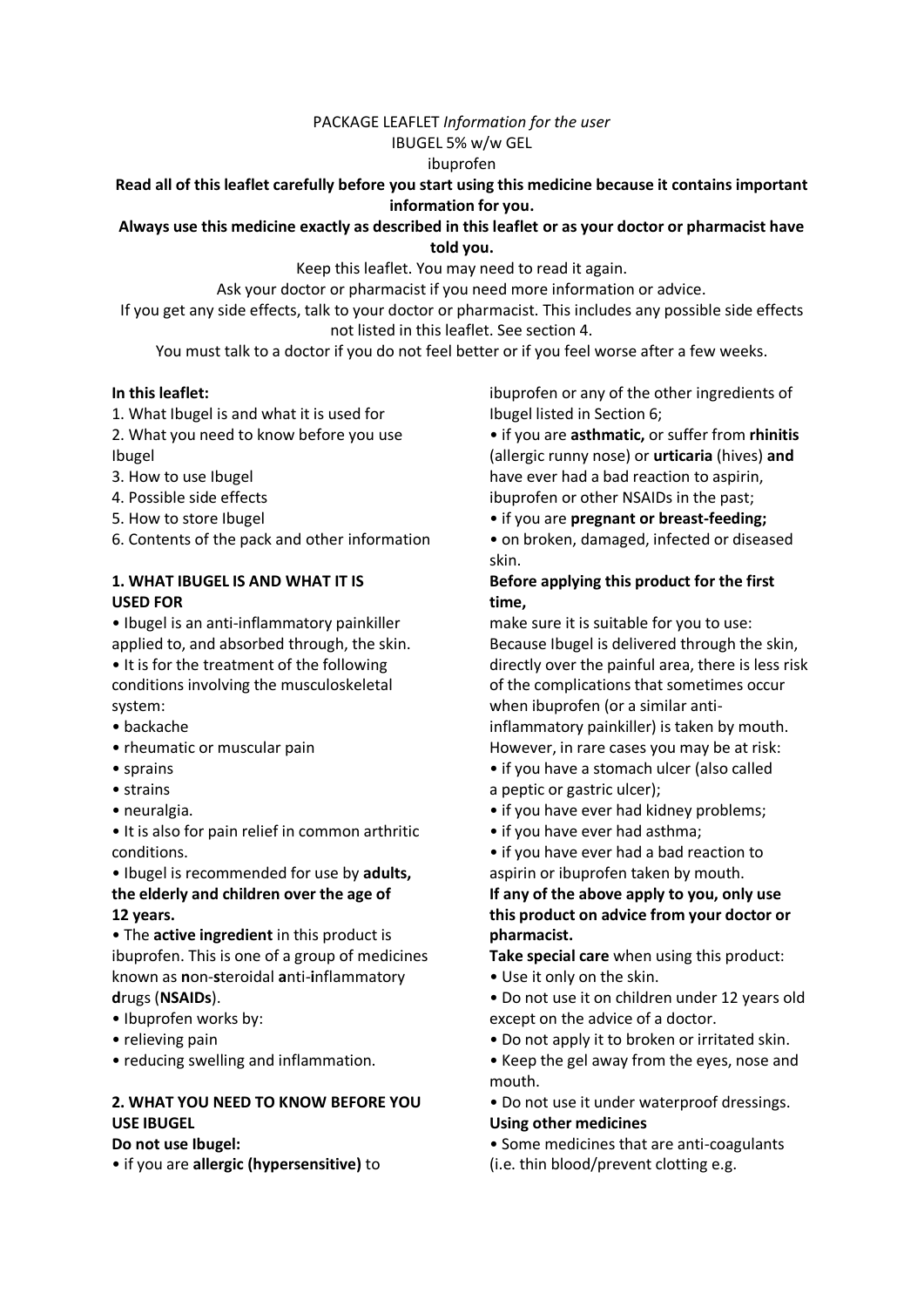aspirin/acetylsalicylic acid, warfarin, ticlopidine), some medicines that reduce high blood pressure (ACE-inhibitors such as captopril, beta-blockers such as atenolol or angiotensin-II antagonists such as losartan), and other medicines may affect or be affected by treatment with ibuprofen. You should always speak to your doctor or pharmacist before you use ibuprofen with other medicines.

• If you are also taking other NSAIDs by mouth, discuss this beforehand with your doctor or pharmacist because these may increase the risk of undesirable effects.

• Please tell your doctor or pharmacist if you are taking or have recently taken any other medicines including other medicines obtained without prescription.

#### **Pregnancy and breast-feeding**

You should not use Ibugel if you are pregnant or breast-feeding.

### **Driving and using machinery**

Using this product is not known to affect your ability to drive or use machinery.

**Ibugel contains propylene glycol (E1520)** 

This medicine contains 20 mg propylene glycol in each gram. This ingredient may cause skin irritation in a small number of people who are intolerant to it.

If your doctor has told you that you have an intolerance to propylene glycol, please talk to your doctor before using this product.

#### **3. HOW TO USE IBUGEL**

### **Before using this tube of gel for the first time, open it as follows:**

• Unscrew the cap, turn it upside down and then use the sharp point of the cap to pierce the membrane in the neck of the tube.

### **The tube squeezer key:**

To make Ibugel easier and more economical to use, a blue tube squeezer key has been provided. Once fitted to the tube, simply turning the key will dispense the gel more easily for patients who experience difficulties in squeezing tubes. For economy, the key will also help expel the last few grams of Ibugel when the tube is nearly empty.

#### **To fit the tube squeezer key:**

• Ensure that the tube nozzle has been pierced using the point of the cap.

• Slide the slit of the key over the folded end of the tube.

• Carefully turn the key to roll up the tube until the required amount of gel has been expelled.

• Always replace the cap after use, leaving the key in place on the end of the tube.



## **To use the gel** (for adults, the elderly and children

over 12 years old):

• Use the gel up to three times a day, or as often as advised by your doctor.

• Lightly apply the gel to intact skin over the painful area.

• Apply only enough gel to thinly cover the affected area, then massage gently until absorbed.

• Wash hands after use, unless treating them.

• Carry on using the gel in this way for up to two weeks (or longer if recommended by your doctor or pharmacist).

• If your symptoms worsen or continue for more than two weeks, discuss this with your doctor before continuing treatment.

## **If the gel comes into contact with broken skin or gets into the eyes, nose or mouth**

• The product may cause irritation if it comes into contact with broken skin or gets into the eyes, nose or mouth. If this happens, rinse the affected areas with plenty of water. If rinsing one eye, take care to avoid washing product into the other eye. If irritation persists, tell your doctor or pharmacist.

### **If the gel is accidentally swallowed**

• Symptoms may include headache, vomiting, drowsiness and low blood pressure.

• If you experience any of these symptoms contact a doctor or hospital straight away. **If you forget to use this product**

Do not worry if you occasionally forget to use this product, just carry on using it when you remember.